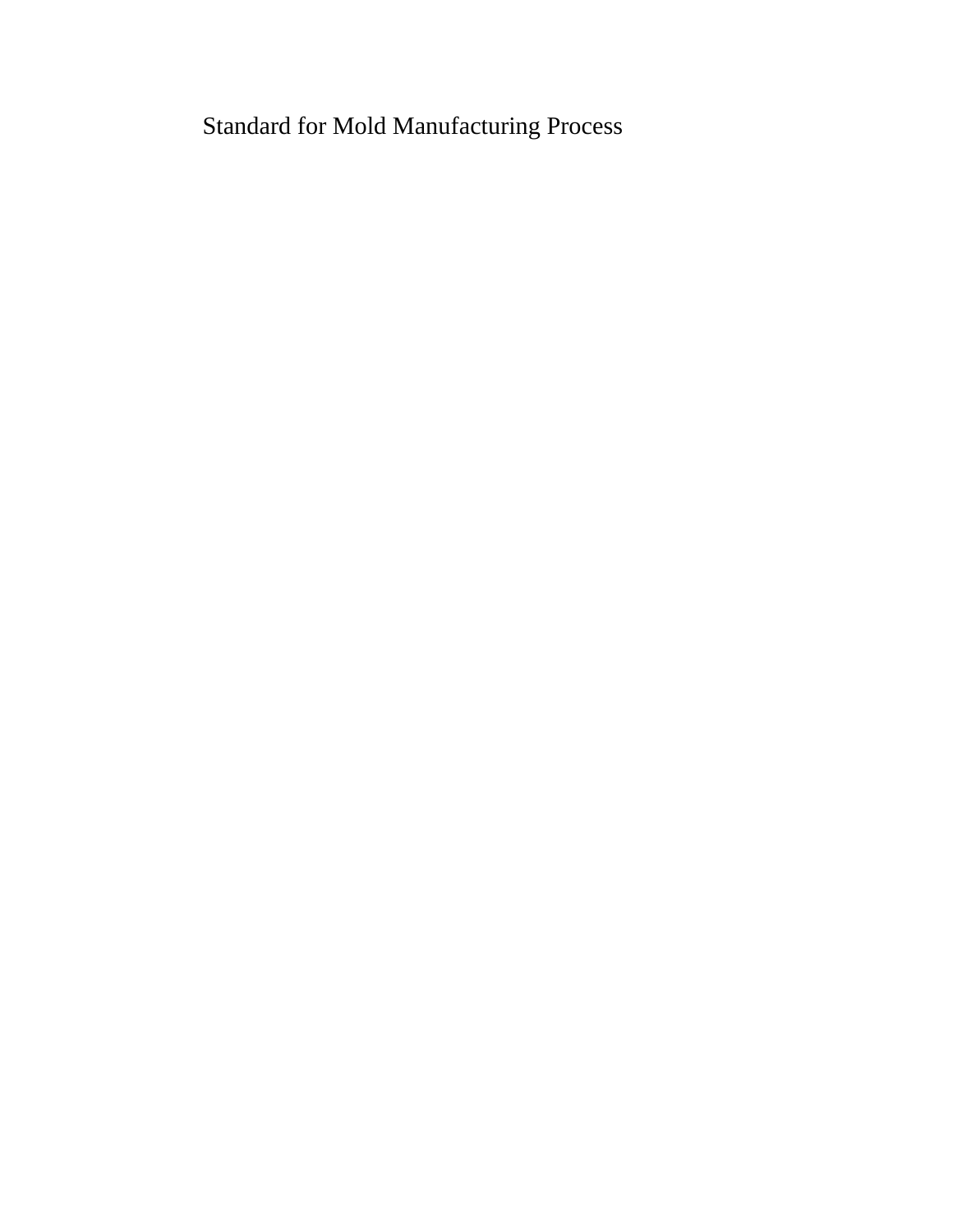## 1.Purpose and scope of application

To ensure the rationality and consistency of the mold making and machining process, optimize the machining process, and improve the progress of mold making, it is hereby to lay out this standard.

## 2. Standard for Mold Machining Process

When preparing the process card, the process technician shall indicate process allowance, the direction of allowance, requirements of roughness, and precautions in detail in the process card. Preparation principle of machining process flow card: On the premise of ensuring accuracy, and quality, equipment with high machining efficiency shall be used preferentially. The machining efficiency of milling machine, CNC, and grinding machine is higher than that of wire-electrode cutting, and electrical pulse, and especially, the machining efficiency of electrical pulse is the lowest. Dimensions on drawings shall not be modified randomly (only the technician is permitted to modify).

Principle of machining reserved allowance: For workpieces to be machined under heat treatment, prior to heat treatment, the dimension of feed preparation for appearance shall have the additional reserved allowance of 0.25 mm for the grinding machine on the single side; for parts of mold core and mold insert, which need to be roughly machined by CNC, the reserved allowance on the single side is 0.2mm; the reserved allowance of appearance for the rough milling of the fitter milling machine on the single side is -0.5mm; for workpieces that need to be machined by the grinding machine upon wire cutting, the reserved allowance of formed parts on the single side is 0.05mm, and the grinding allowance of 0.1mm is reserved for the rough machining of appearance; and upon CNC finish machining, and electrical pulse, mirror polishing shall be implemented, with the polishing allowance of 0.03mm on the single side.

Requirements on machining accuracy: The manufacturing accuracy of mold dimensions shall fall within the range of  $\sim 0.02$ mm; the perpendicularity shall fall within the range of  $\sim 0.02$ mm; the coaxiality shall fall within the range of  $\sim 0.03$ mm; and the parallelism of upper and lower planes of parting surfaces of movable and fixed molds shall fall within the range of  $\sim 0.03$ mm. Upon mold closing, the clearance between parting surfaces is smaller than the flash value of formed plastics. The parallelism of fitting surfaces of the rest mold plates shall fall within the range of  $\sim$ 0.02mm; the quality of fit of the fixed part shall fall within the range of  $\sim$ 0.02mm; in case of no plug-in requirements or small influence on dimensions in terms of the small core, the clearance fit of  $\sim$ 0.02mm on both sides can be selected; and the quality of fit of the sliding part includes H7/e6, H7/f7, and H7/g6. Note: In case of any mold insert attached to the step on the mirror polished surface, the fit shall not be too tight, or else, when the mold insert is knocked backwards from the front side, the mirror polished surface is easy to damage by the tool for knocking; and in case of no influence on product dimensions, the clearance fit of  $\sim 0.02$ mm on both sides can be selected.

Principle of removal of electrodes by CNC: In terms of the cavity and core of the mold, the major electrode for appearance shall be removed prior to the removal of other major electrodes, and finally, local electrodes are removed; for the electrode for the appearance of the fixed mold, overall machining shall be considered, wire-electrode cutting can be implemented for undercutting where CNC is inaccessible to ensure the appearance of the fixed mold is integral, without lapping defects; reinforcing ribs, fins, and posts in which the depths of the movable mold are similar shall be machined on one electrode together; deeper fins shall be equipped with mold inserts, and lateral electrical discharge machining shall be implemented separately to prevent carbon deposit during electrical pulse; the electrode of the movable mold shall avoid the case that undercutting must be conducted by wire-electrode cutting upon milling by CNC, and if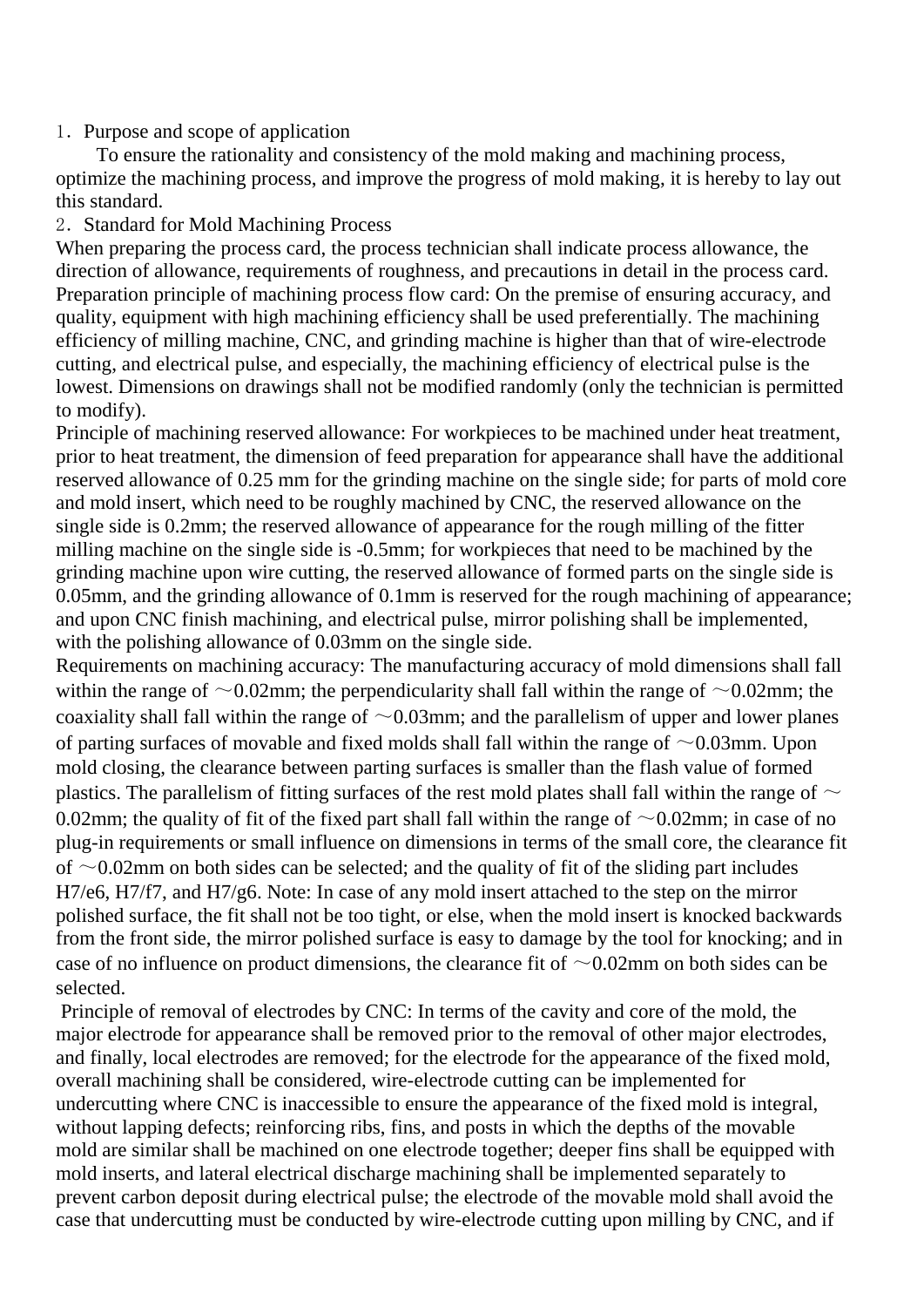necessary, it is necessary to split the electrode or conduct wire-electrode cutting directly; and in case of interval exceeding 35mm for rib parts and ribs or posts of the movable mold, it is necessary to make them separately to save copper materials.

| Classification of | Spark gap  | Current | Special    | Current | Detailed         | Rem  |
|-------------------|------------|---------|------------|---------|------------------|------|
| electrodes        |            |         |            |         | description of   | arks |
|                   |            |         |            |         | special          |      |
|                   |            |         |            |         | electrode        |      |
| Big electrode     | Rough      |         | Rough      | 7A      | Principal        |      |
| (appearance or    | blanking s |         | blanking s |         | electrode, local |      |
| principal part of | Fine       |         | Fine       | 4A      | dimension<1m     |      |
| product)          | blanking s |         | punching s |         | m                |      |
| Common            | Rough      |         | Rough      | 5A      | Common           |      |
| electrode (shut-  | blanking s |         | blanking s |         | electrode, local |      |
| off and kiss-off, | Fine       |         | Fine       | 3A      | dimension        |      |
| which is smaller  | blanking s |         | punching s |         | $\leq$ 1mm       |      |
| than product      |            |         |            |         |                  |      |
| appearance)       |            |         |            |         |                  |      |
| Rib electrode     | Rough      |         | Rough      | 5A      | The rib          |      |
|                   | blanking s |         | blanking s |         | electrode is     |      |
|                   | Fine       |         | Fine       | 3A      | higher than      |      |
|                   | blanking s |         | punching s |         | 8mm              |      |
| Special rib       | Fine       |         |            |         |                  |      |
| $(-0.7$ mm $)$    | blanking s |         |            |         |                  |      |

Pulse translation clearance table:

CNC machining principle: For parts of mold cores and mold inserts, where CNC rough machining is required, the reserved allowance on the single side is 0.2mm; for workpieces that need to be accurately machined by CNC, CNC can machine cavity and core of the mold, which are in place, under the permission of product appearance; and CNC machining is preferred, and in case of failure in the machining of the electrode that is place, it shall be machined with electrical pulse.

Machining process of movable and fixed mold cores: ① Preparation of materials; ② Machining of milling machine: Drilling of water carrying holes (the distance from the deepest position of the choke plug of the water carrying hole to the water carrying hole is 3 to 4mm), drilling and tapping of wire threading holes and threaded holes, drilling and reaming of center holes, mold numbering, benchmark angle, and demising of hanging table; ③ CNC machining: Rough machining; ④ Machining by heat treatment: Indicate hardness requirements; ⑤ Machining by grinding machine: Grinding of six-sided angle square, the appearance is based on the fitting dimension of the mold frame during grinding (in case of one mold core, the boundary dimension is 0.03mm-0.05mm smaller than the drawing dimension, and in case of two mold cores, the sum of the boundary dimensions of two mold cores in the spliced direction is 0.03mm-0.05mm smaller than the drawing dimension) $\perp$ ,  $\neq$ , and the part that can be formed by the grinding machine must be formed by grinding;  $\circled{6}$  In case of any mold core that is accurately machined by CNC, it shall be accurately machined by CNC, and in case of any word and mold number on the cavity, it is necessary to conduct lettering;  $\circled{7}$  Wire-electrode cutting: Central thread machining mold insert holes, lifter holes, center holes, sprue holes, and other holes; ⑧ Electro-discharge machining: Separate machining as indicated by drawings and pulse; ⑨ Polishing: The roughness and requirements of polishing shall be indicated on the process flow card, the polishing area is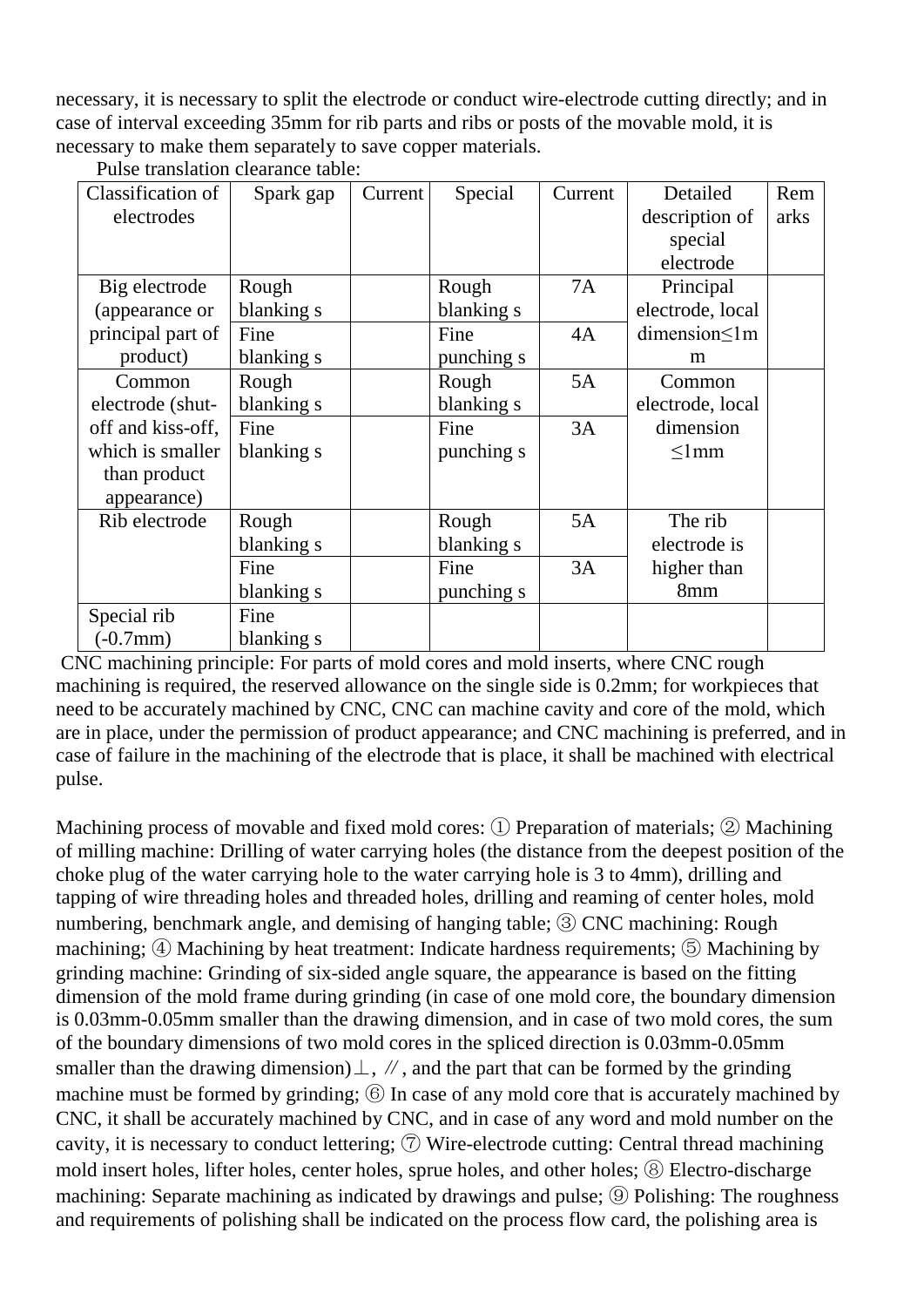indicated on workpieces with the marking pen, and where there are requirements on the mirror surface, but failure to meet the requirements within one cycle, rough polishing can be conducted, and upon mold testing, elaborate polishing is conducted; <sup>(10)</sup> Assembly; 14 Mold testing.

Machining process of movable and fixed mold cores: ① Preparation of materials: The process technician, according to the sizes and shapes of workpieces, defines whether or not single workpiece machining or multi-workpiece machining is conducted, and in case of multi-workpiece machining, the process technician shall make drawing for the machining arrangement of workpieces; ② Machining by milling machine: The fitter conducts machining and drill water carrying holes according to the drawings of workpieces or the arrangement drawing made by the process technician (the distance from the deepest position of the choke plug of the water carrying hole to the water carrying hole is 3 to 4mm), drilling and tapping of wire threading holes and threaded holes, drilling and reaming of center holes, mold numbering, benchmark angle, and demising of hanging table; ③ CNC machining: Rough machining; ④ Machining by heat treatment: Indicate hardness requirements; ⑤ Machining by grinding machine: Six-sided angle square is ground, and the appearance is ground accurately  $\perp$ ,  $\#$ , and the part that can be formed by the grinding machine must be formed by grinding;  $\circled{6}$  In case of any mold core that is accurately machined by CNC, it shall be accurately machined by CNC, and in case of any word and mold number on the cavity, it is necessary to conduct lettering;  $\circled{7}$  Wire-electrode cutting: Central thread machining mold insert holes, lifter holes, center holes, sprue holes, and other holes; ⑧ Electro-discharge machining: Separate machining as indicated by drawings and pulse; ⑨ Polishing: The roughness and requirements of polishing shall be indicated on the process flow card, the polishing area is indicated on workpieces with the marking pen, and where there are requirements on the mirror surface, but failure to meet the requirements within one cycle, rough polishing can be conducted, and upon mold testing, elaborate polishing is conducted; ⑩ Assembly; 14 Mold testing.

Machining process of shaped mold inserts:

2.8.1: ① Machining by wire-electrode cutting: During medium-speed wire cut, the boundary dimension shall be accurate (view A/B), and during pulling-on, the allowance of the grinding machine is reserved for thickness, and rough machining is implemented at the forming position; ② Machining by grinding machine: Thickness and gradient of grinding, and forming; ③ Electrodischarge machining; and ④ Polishing.

2.8.2: ① Machining by wire-electrode cutting: During medium-speed wire cut of appearance, mold insert holes, and center holes, dimensions shall be accurate (view C), and rough machining is implemented at the hanging table and the forming position; ② Machining by grinding machine: Height, hanging table, and gradient are ground for forming; ③ Electro-discharge machining; and ④ Polishing.

Simple machining process of mold inserts: ① Machining by wire-electrode cutting: During fast cutting, the allowance of the grinding machine is reserved for appearance (view A/B), and during pulling-on, the allowance of the grinding machine is reserved for thickness; ② Boundary dimensions shall be ground accurately, and the hanging table and gradient are ground for forming; ③ Electro-discharge machining; and ④ Polishing.

Machining process of round mold inserts: ① Centerless grinding machine: The boundary dimensions are ground accurately; ② Machining by grinding machine: Undercutting at the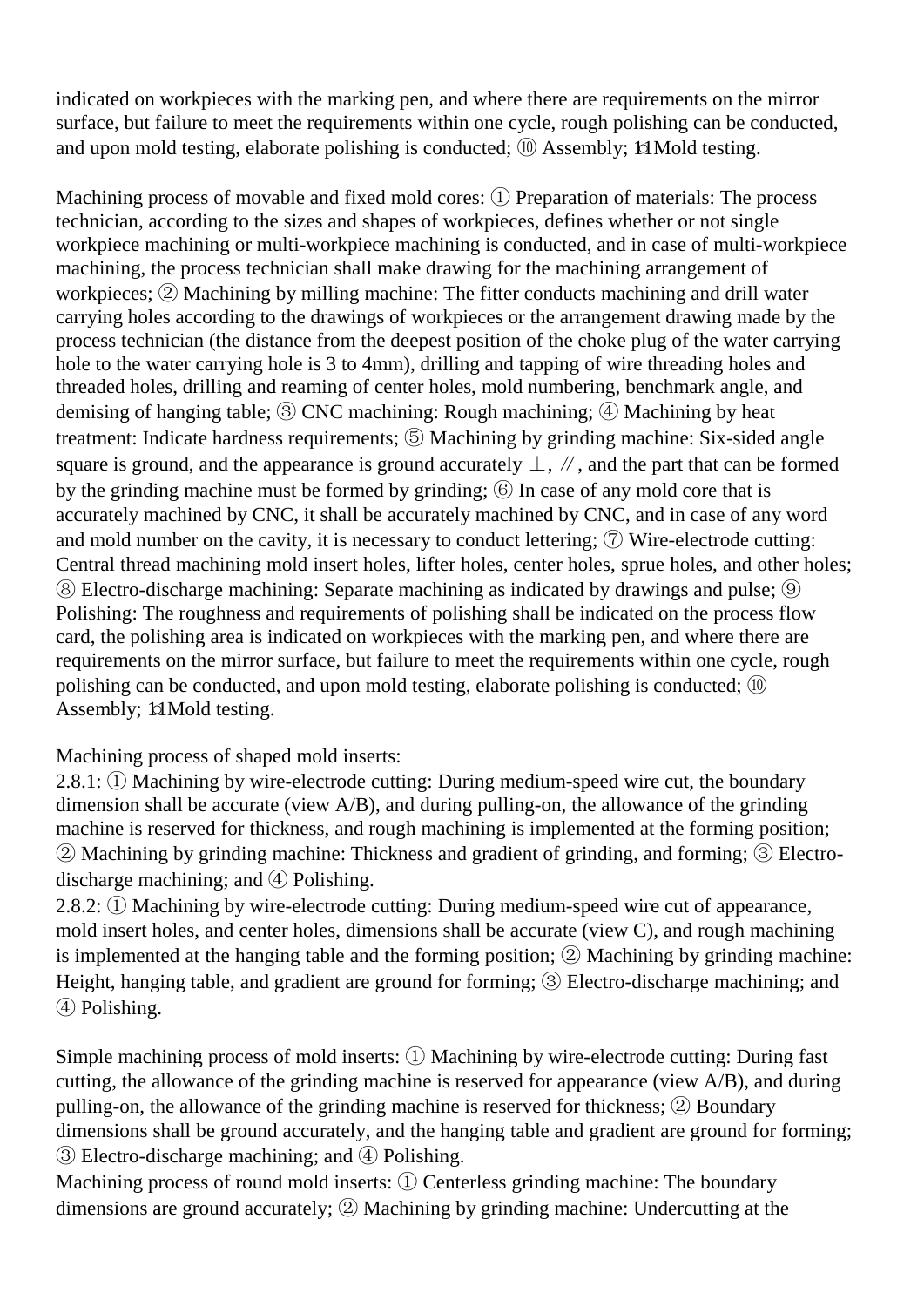hanging table; ③ Machining by wire-electrode cutting: Fast-cutting length (the allowance of 0.1mm for grinding machine is reserved on single side), and center hole and exhaust vent are cut; and ④ Machining by grinding machine: The length is ground for forming.

Machining process of lifter: ① Machining by wire-electrode cutting: During medium-speed wire cut of appearance, the allowance of the head plug-in surface is reserved for grinding-in, the rest dimensions shall keep accurate during grinding, during pulling-on, the allowance is reserved for thickness, and during the rough machining of the I-groove, the allowance of grinding machine is reserved; ② Machining by grinding machine: Thickness and I-groove are ground; ③ Assembly; ④ Pulse ⑤ Polishing; ⑥ Oil groove is formed by the milling machine.

Machining process of lifter set: ① Preparation of strips by fitter: 1.5mm is reserved respectively on both sides for height, 0.5 mm is reserved respectively on both sides in width direction, and 5 mm is reserved respectively on both sides in length direction, which facilitate wire-electrode cutting and clamping; ② Machining by milling machine: Drilling and tapping of threaded holes; ③ Heat treatment; ④ Machining by grinding machine: Six-sided angle square is ground, and width is ground accurately; **(5)** During the fast-cut wire-electrode cutting, the I-groove shall be accurate, during pulling-on, the allowance of the grinding machine is reserved for thickness, and height is  $+1.2$  mm; and  $\circled{6}$  Machining by grinding machine: The boundary dimensions of grinding machine, the ejector pin plate is equipped, and height is +1mm.

Machining process of lift guide block: ① Machining by wire-electrode cutting: During fast cutting of appearance, the allowance of grinding machine is reserved; ② Machining by grinding machine: Six-sided angle square is ground, and appearance is ground accurately; ③ Machining by milling machine: Wire threading holes, and penetration of screws through holes; and ④ Machining by wire-electrode cutting: Fast cutting of lifter guide hole.

Machining process of slider base: ① Preparation of materials; ② Machining by grinding machine: Six-sided angle square is ground, and appearance is ground accurately; ③ Machining by milling machine: Drilling of wire threading holes, and drilling and tapping of threaded holes;  $\Phi$ Machining by wire-electrode cutting: Fast cutting of slider angle pin holes; and 5 CNC finish machining, the forming position shall be milled accurately.

Machining process of pressure block: ① Preparation of materials; ② Machining by milling machine: Penetration of screws through holes, and rough machining at forming position (allowance of grinding machine is reserved on single side); and ③ Machining by grinding machine: Six-sided angle square is ground, and appearance is ground accurately for forming. Machining process of locking block: ① Preparation of materials; ② Machining by grinding machine: Six-sided angle square is ground, and appearance is ground accurately; ③ Machining by wire-electrode cutting; fast-cut forming; and ④ Machining by milling machine: Drilling and tapping of threaded holes.

Machining principle of ejector pin holes: Ejector pin holes with Φ3 above (including Φ3, Φ4, Φ5, and Φ6) are drilled and reamed with the milling machine; and ejector pin holes with Φ3 below or non-standard holes are machined with wire-electrode cutting, and clearance is ensured at the bottom.

Machining principle of wire threading holes: During the wire-electrode cutting of holes, the circumference of the inner wall is above  $\Phi$ 3 (including  $\Phi$ 3), it is necessary to drill wire threading holes.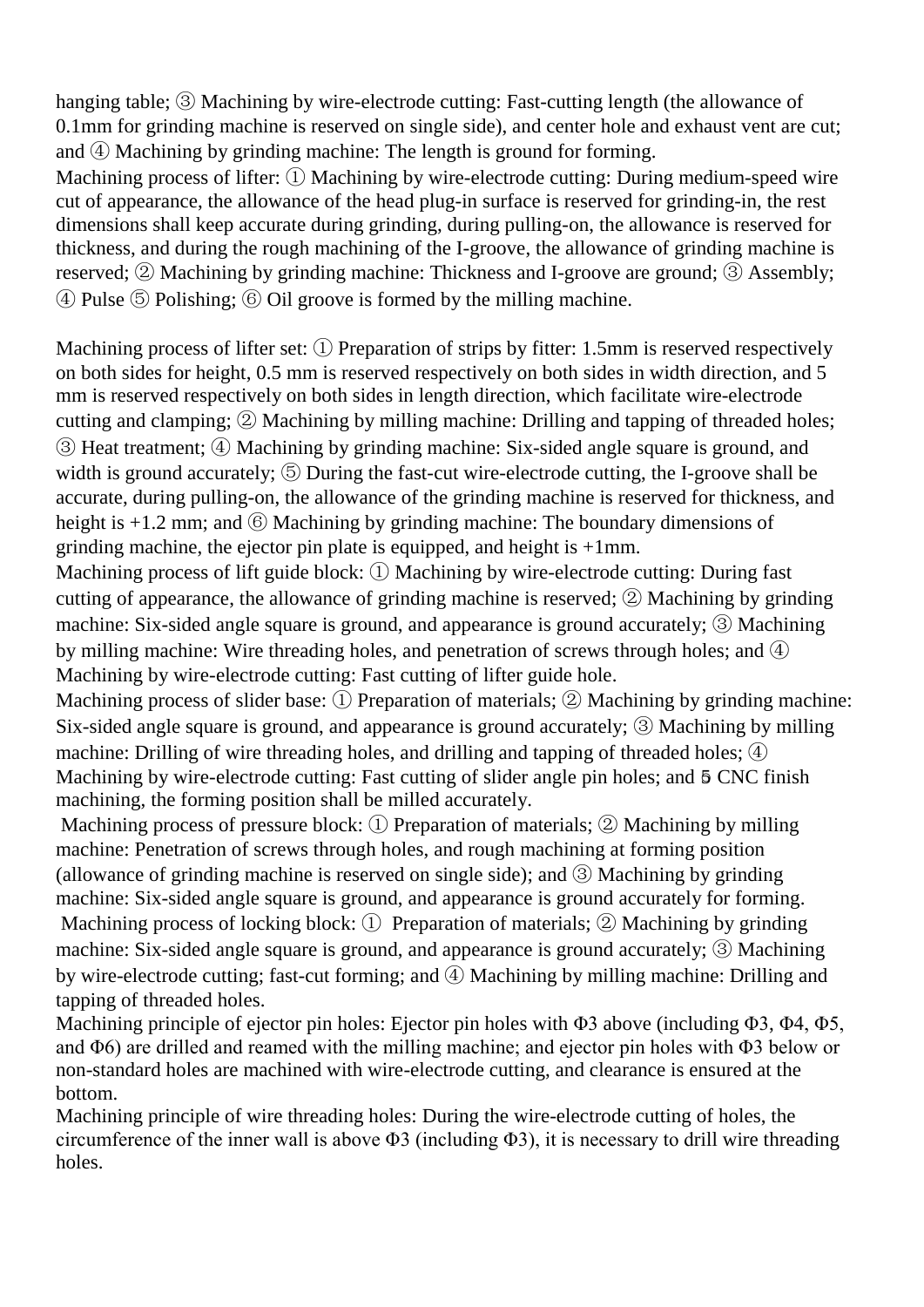During the machining of trade marks, the mold for mirror polishing shall be used, ① The allowance is reserved at trade marks upon the CNC finish-milling of the mold core; ② Mediumspeed wire cut: Trade mark mold insert hole; ③ Electro-discharge machining: The depth of the hanging table is accurate; ① The trade mark core is equipped, and the fixture is installed; and  $\ddot{\odot}$ Allowance at trade marks is made up with pulse; and ⑥ Polishing.

Machining process of mold base: ① Machining by milling machine: Interior casing is chamfered, threaded hole, center hole, waterline hole, sprue cup through hole, and lifter through hole are drilled; ② CNC machining: Counter bore of iron sprue cup, lifter set hole, guide block hole, slide groove, and plate A of hot runner mold shall be machined through CNC, and mold leg is lettered.

Core machining process of mounting rack with grid reinforcing ribs: During the machining of core ribs of such mounting rack, different machining processes are selected based on different mold categories. ① For Class A molds, we use the integral electrode to ensure the uniformity of products; and ② During the selection of machining processes of non-Class A molds, adjustment can be conducted based on the actual machining volume. The electrode can be divided into split electrode and integral electrode, and if the rib is the straight slot, wire-electrode cutting can be conducted for rough machining before fine trimming by grinding machine.

The machining flow of part of workpieces (e.g., multi-functional dual-jack core) that need wire cut fixture or electrode, and workpieces that need batch pulses is as below: ① CNC arrangement drawing is made; ② The fixture or the electrode is machined by wire-electrode cutting based on the dimensions of the drawing; ③ Upon wire-electrode cutting, if the electrode needs to be machined by CNC, it is delivered to CNC, and the fixture is delivered to the fitter;  $\Phi$  The electrode is machined by CNC, and the discharge diagram is made;  $\circled{5}$  Pulse machining; and  $\circled{6}$ Polishing.

Calculation of height of support pillar: The height of the support pillar for the mold base with less than 3030 is -0.1mm higher than the mold leg, the mold base with 3030 is 0.1mm higher than the mold leg, the mold base with 3535 is -0.12mm higher than the mold leg, and the mold base with more than 3535 is -0.15mm higher than the mold leg.

Machining process of ejector pin:

2.24.1 ① For the grinding machine for ejector pins with Φ2 and above, the allowance of the grinding machine is reserved for cutting length; and ② Machining by grinding machine: Length shall be accurate (machined by the fitter).

2.24.2 ① During the wire-electrode cutting of ejector pins with less than Φ2, cutting dimensions shall be accurate.

2.24.3 ① For the wire-electrode cutting of flat ejector pins and ejector sleeve, the allowance of the grinding machine is reserved for cutting length; and ② Machining by grinding machine: Length shall be accurate.

3. Machining process of special mold (test mold)

- Design principle: If multiple products with the same injection molding material are made on one mold, splicing design is used preferentially.
- Machining principle: Equipment with high machining efficiency is used preferentially. It doesn't have requirements on appearance, which only needs to ensure assembly dimensions.